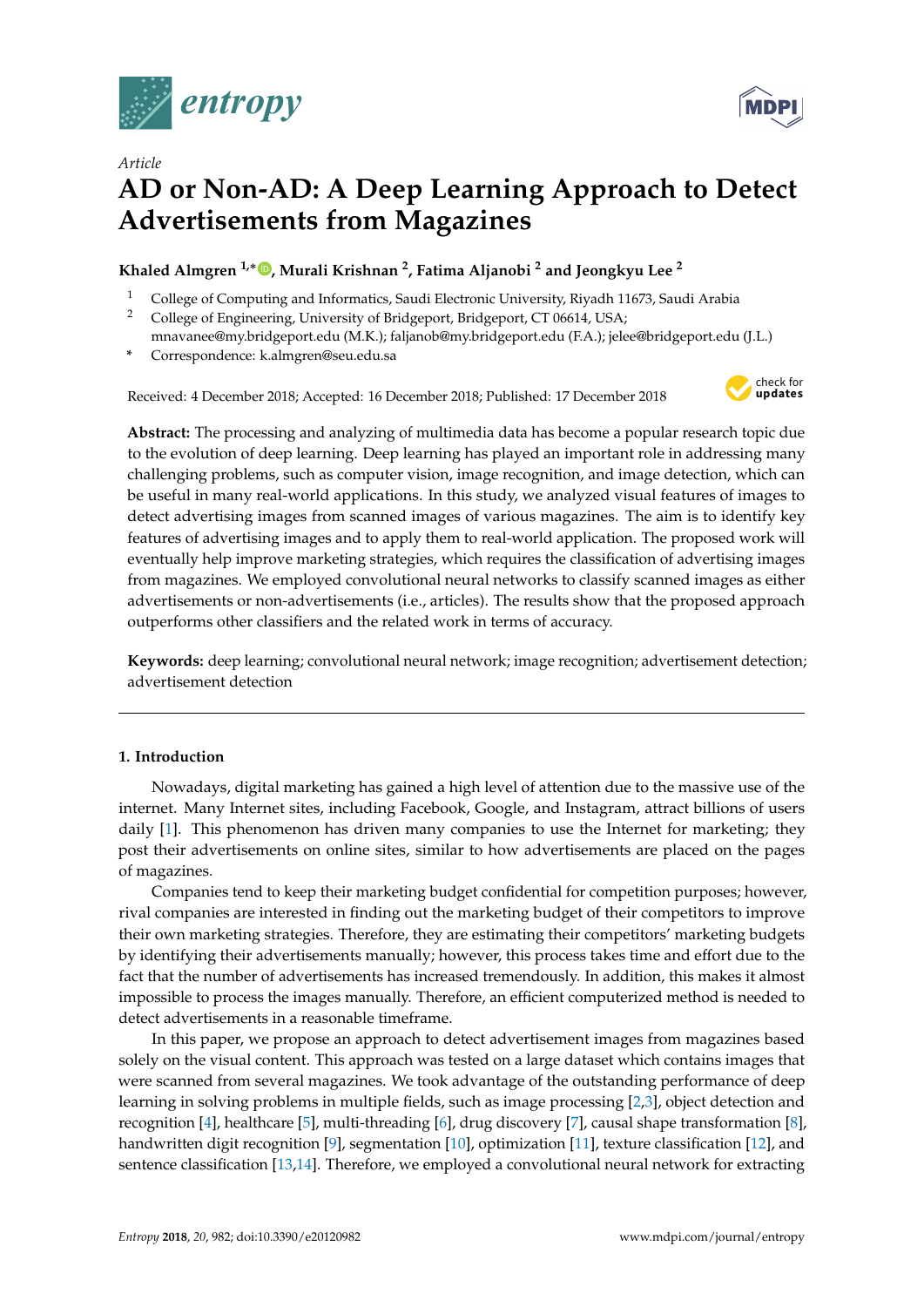features from images to classify the scanned images into advertisements and non-advertisements. The summary of our contribution is presented below:

- 1. The image dataset is a collection from various magazines, and it contains both advertisement and non-advertisement images in a variety of designs.
- 2. We optimized the convolutional neural networks using different filters to classify images as advertisements or non-advertisements from magazines.
- 3. A comparison was made with other classifiers, and it shows that our approach is feasible for detecting advertisements from a large dataset and outperforms other classifiers.

The remainder of the paper is organized as follows. Related works are presented in Section [2.](#page-1-0) In Section [3,](#page-1-1) we present our approach. In Sections [4](#page-4-0) and [5,](#page-6-0) we discuss our experimental setup and results, respectively. Conclusions and future work are provided Section [6.](#page-7-13)

### <span id="page-1-0"></span>**2. Related Work**

The previous works discussed here have used text and visual features to detect advertisements. Ouji et al., used K-NN and Adaboost to classify advertisements from the newspaper [\[15\]](#page-8-1); they used visual features, such as colored text, colored background, multiple colors, photo areas, and irregular alignments. Chu and Chang proposed a framework to detect and segment advertisements from newspaper or website snapshots using visual features and semantic features embedded in advertisements [\[16\]](#page-8-2). They categorized advertisements into a set of categories, such as manufacturing, wholesale, real estate, and education, and they used a convolutional neural network to extract visual features and then used an SVM to perform advertisement classification. They extracted semantic concepts from images using the VIREO374 package to categorize advertisements [\[17\]](#page-8-3). Peleato et al. classified advertisements into four classes (real estate, vehicles, employment, or other) based on text information using Naive Bayes [\[18\]](#page-8-4). The previous research works have used visual and text features from images to detect advertisements. However, in this study, we focus only on the visual content to classify images from magazines.

### <span id="page-1-1"></span>**3. Approach**

In this study, we employed convolutional neural networks to detect advertisements within scanned images from magazines. Figure [1](#page-2-0) shows several sample images of both advertisements and non-advertisements. As you can see, there are no clear visual features to classify them, e.g., colors or shape. In order to address this, the proposed architecture consists of three layers: the convolutional layer, max-pooling layer, and fully connected layer (hidden and output layers). The architecture is illustrated in Figure [2.](#page-2-1) Our approach follows two steps:

- 1. Feature extraction, and
- 2. Classification.

# *3.1. Feature Extraction Layer*

The feature extraction layer consists of the convolutional layer with ReLU activation and the max-pooling layer. The input for the convolutional layer is a batch of images. The images are  $100 \times 100$  pixels, which are grayscale. We used four filters for the convolution process, which are basic edge detectors. The convolutional layer is a basic edge detector that aims to extract low-level features (edges), where the edges are obtained by convolving the input with its respective filter to learn feature representation [\[19\]](#page-8-5). The following equation is used to implement the convolutional layer.

$$
y_i^l = f\left(\sum_i x_i^l * k_{ij}^l + b_j^l\right) \tag{1}
$$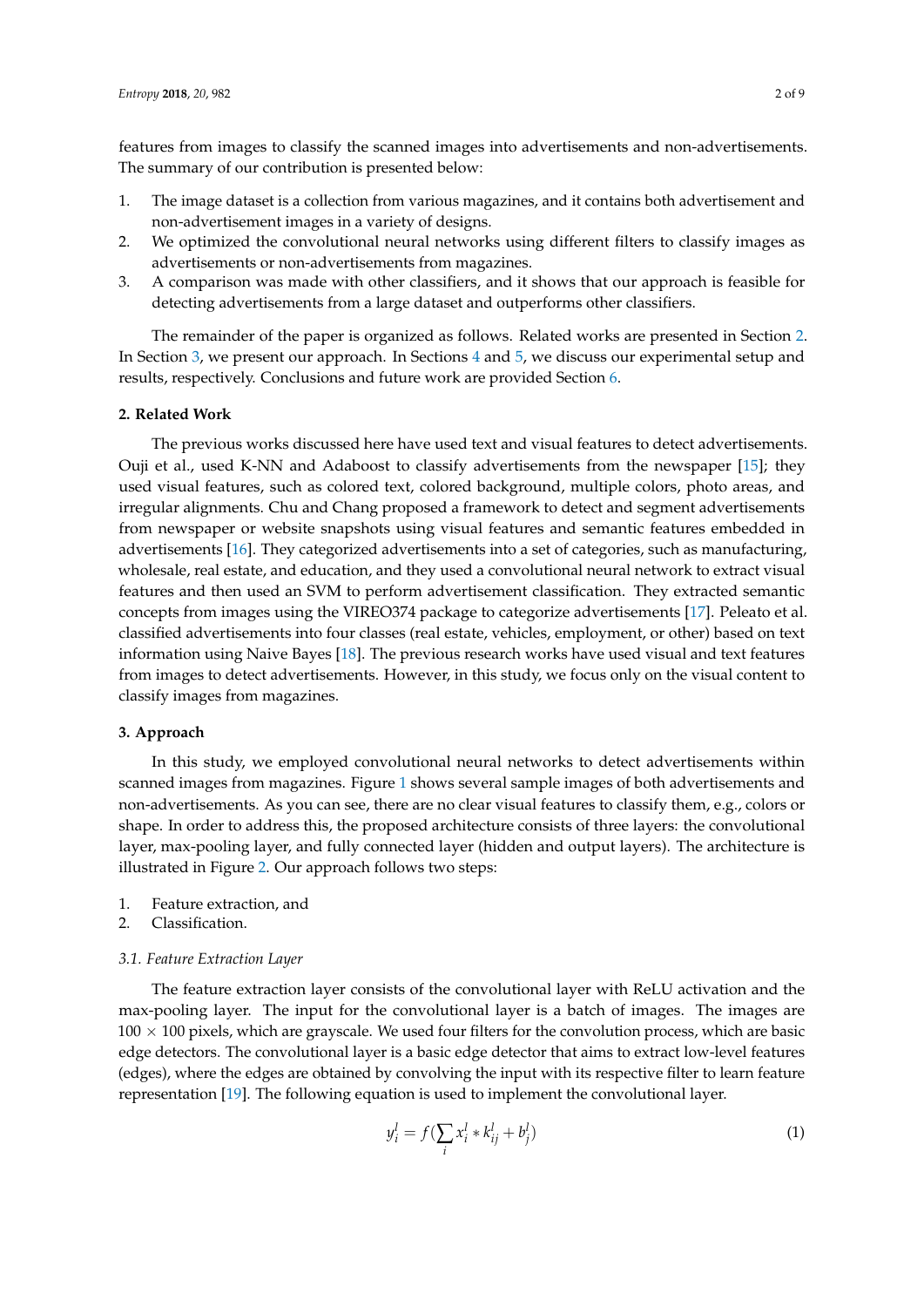where  $k_{ij}^l$  is the convolutional filter,  $x_i^l$  is the input image,  $b_j^l$  is the bias, and  $*$  is the convolution operation. We used ReLU activation to remove the negative pixels from the output of the convolution process. This function is also used for fast training [\[20,](#page-8-6)[21\]](#page-8-7). The ReLU function is shown below:

$$
z = max(0, y) \tag{2}
$$

<span id="page-2-0"></span>where *y* is the output from the convolutional process.



**Figure 1.** Sample advertisement and non-advertisement images from different magazines. The top three images are advertisement images, while the rest are non-advertisement images.

<span id="page-2-1"></span>

**Figure 2.** The convolutional neural network architecture.

The pooling layer is used to reduce the size of the features extracted from the convolutional layer to control overfitting and downsampling [\[22\]](#page-8-8). There are many pooling processes available, and, in this study, we used max-pooling with a window size of  $2 \times 2$ . Max-pooling functions by: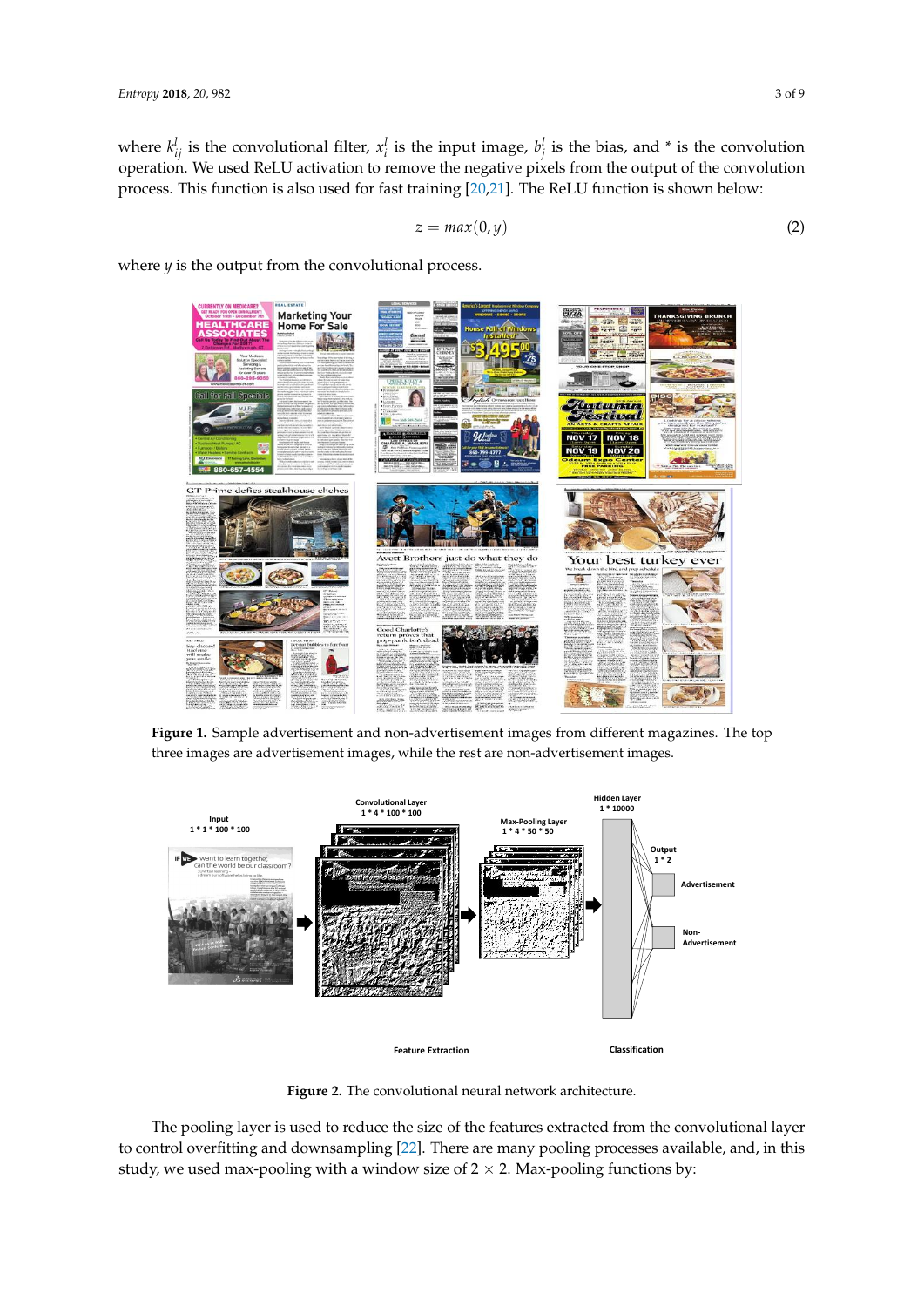- 1. Reducing the number of parameters within the model. This is called downsampling (or subsampling), and it retains the most important feature, thus reducing the computational cost.
- 2. Generalizing the results from a convolutional filter. This makes the detection of features invariant to scale or orientation changes.

Also, max-pooling provides better performance than other pooling processes because it converges faster [\[23\]](#page-8-9). The following equation illustrates the max-pooling process:

$$
h = max(z) \tag{3}
$$

where *z* is the output from the convolutional layer.

#### *3.2. Classification Layer*

The classification layer is a fully connected layer. The main purpose of this layer is to classify images as advertisements or non-advertisements. The fully connected layer tries to learn global feature representation [\[24\]](#page-8-10) for both advertisement and non-advertisement images. The output from the max-pooling layer is fed into the hidden layer, which contains 10,000 neurons. The hidden layer multiplies each input by the weight, as shown in the following equation:

$$
a = f(wh + b) \tag{4}
$$

where *w* is the weight (the weights are initialized using random numbers), *b* is the bias, and *h* is the max-pooling output. Then, we applied the sigmoid activation function to normalize *a* [\[25\]](#page-8-11). The parameters of the convolutional neural network architecture are shown in Table [1.](#page-3-0) An example of the output is shown in Figure [3.](#page-3-1)

<span id="page-3-1"></span>

<span id="page-3-0"></span>**Figure 3.** The output from the process for detecting advertisements from magazines.

| <b>Feature Map Size</b> Kernel Size |                       |
|-------------------------------------|-----------------------|
| $1 \times 1 \times 100 \times 100$  |                       |
| $1 \times 4 \times 100 \times 100$  | $5 \times 5 \times 4$ |
| $1 \times 4 \times 50 \times 50$    | $2 \times 2$          |
| $1 \times 10,000$                   |                       |
| $1 \times 2$                        |                       |
|                                     |                       |

**Table 1.** Summary of the convolutional neural network.

As for the objective function, we used cross-entropy, which computes the sigmoid cross-entropy between the predicted and actual class. It is computed as follows:

$$
CrossEntropy = targets * - log(signoid(logits)) + (1 - targets) * - log(1 - sigmoid(logits))
$$
 (5)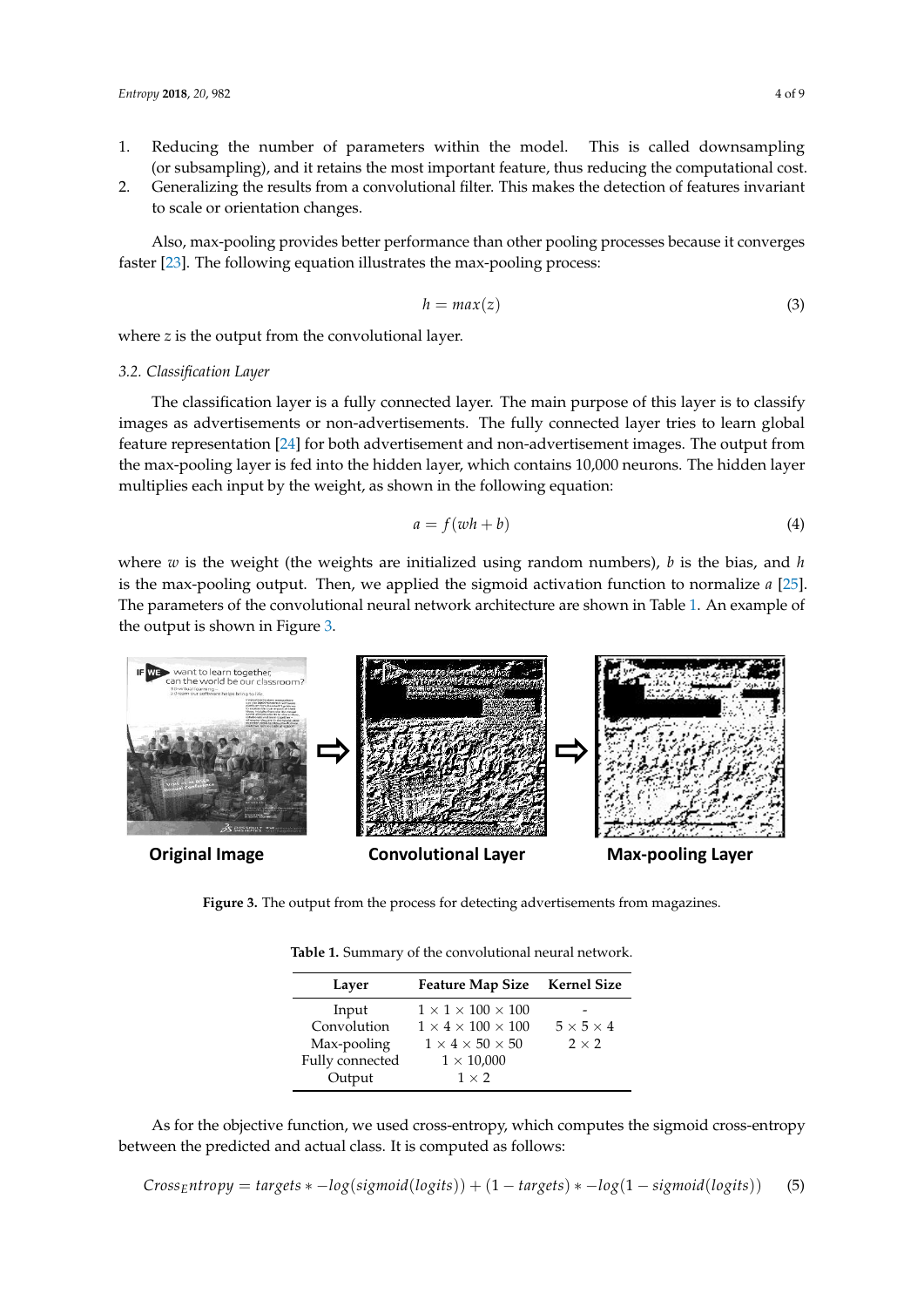where targets refers to the actual class, and logits refers to the predicted class.

#### <span id="page-4-0"></span>**4. Experimental Setting**

#### *4.1. Dataset*

For the experiment, we scanned 3885 images from multiple magazines, such as Departures, Mechanical Engineering, Appliance Design, and ASEE magazines. The dataset contains 2078 advertisement images and 1807 non-advertisement images. We split the dataset randomly into two groups (85% and 15%), the training and testing datasets, in order to train and test our model. The training set contains 3332 images while the testing set contains 553 images. The training dataset contains 1914 advertisement images and 1418 non-advertisement images while the testing dataset contains 164 advertisement images and 389 non-advertisement images. The dataset characteristics are summarized in Table [2.](#page-4-1) The images collected from magazines come in a variety of sizes. Therefore, all the images were resized to 100 pixels in width and 100 pixels in height. Also, the scanned images were converted to grayscale images. The images were resized and converted to grayscale in order to reduce the computational cost when training our architecture; thus, the image information is kept intact.

<span id="page-4-1"></span>

| Dataset\Classes | Advertisements | Non-Advertisements | Total |
|-----------------|----------------|--------------------|-------|
| <b>Training</b> | 1914           | 1418               | 3332  |
| <b>Testing</b>  | 164            | 389                | 553   |
| Total           | 2078           | 1807               | 3885  |

#### *4.2. Filters*

We used four filters in the convolution layer for detecting the low-level features, which, in this case, are the edges. Four filters with a size of  $5 \times 5$  were created without depth because the input image is in grayscale and has no depth. One filter detects horizontal edges, one detects vertical edges, and the remaining two filters detect diagonal edges in the input image during the convolution process. Figure [4](#page-5-0) shows the edge detection filters used in our model for the convolution process. The filters in the diagram are the basic edge detector filters. These filters detect the horizontal and vertical edges.

#### *4.3. Implementation*

The steps involved in the implementation are as follows:

- 1. Convolution Layer: Convolving each filter with the input image.
- 2. ReLU Layer: Applying ReLU activation on the feature maps.
- 3. Max-Pooling Layer: Applying the pooling operation to the output of the ReLU layer.
- 4. Fully Connected Layer: A neural network with one hidden layer to perform the classification.

In order to implement the convolutional neural network, a naive approach using Numpy for performing feed-forward and back-propagation processes was adopted. We used one convolutional layer with four filters for extracting low-level features, which are edges, along with ReLU activation to remove negative pixels, one max-pooling layer to capture the maximum change in the pixels, and a fully connected layer which has one hidden layer that performs the classification. For comparing our model with other classifiers, we used Keras [\[26\]](#page-8-12). We used Keras to compare our model with the other classifiers. Keras is a widely used high-level neural network API, which is written in Python. The other classifiers were implemented using Scikit-learn [\[27\]](#page-8-13).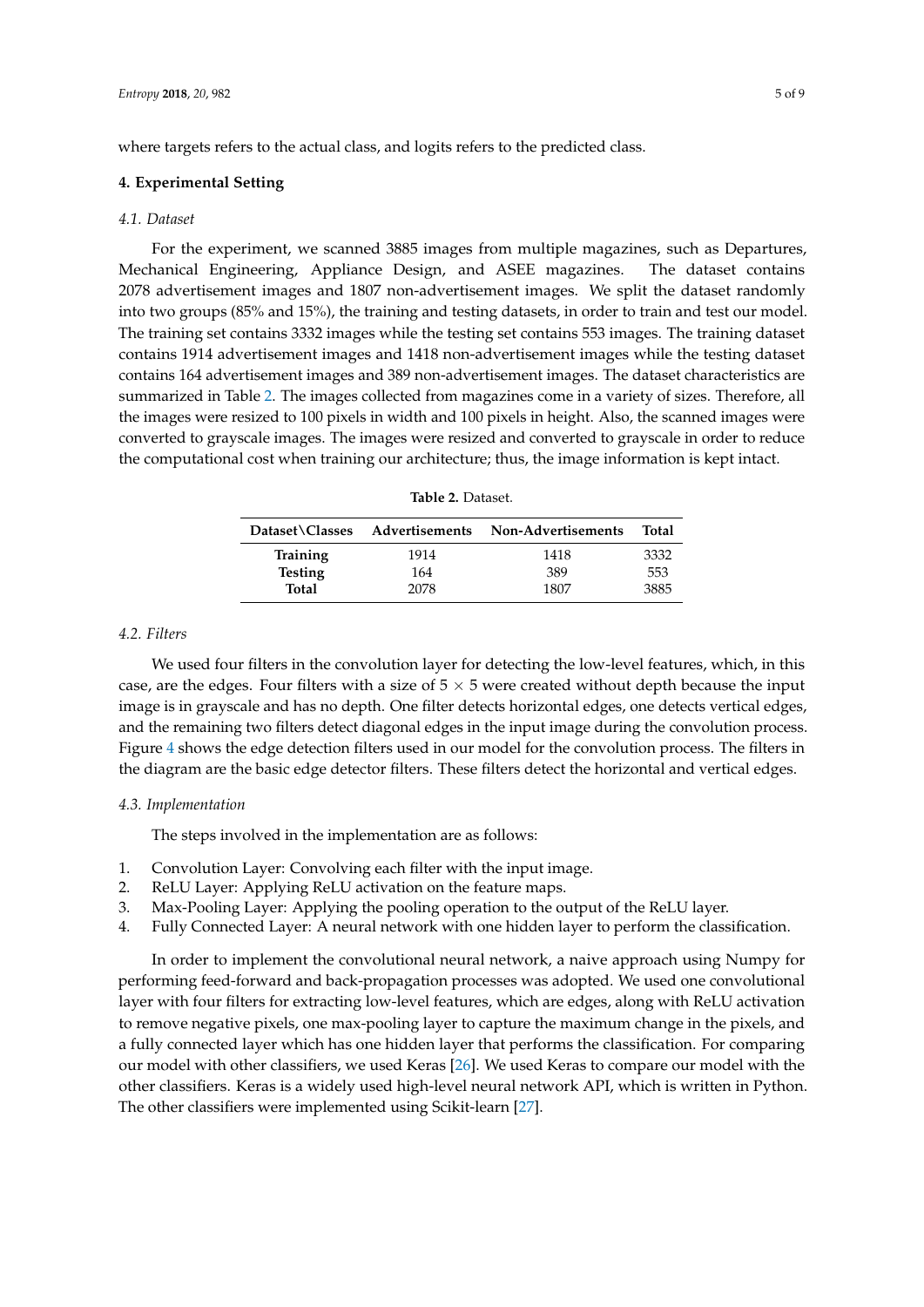<span id="page-5-0"></span>

**Figure 4.** Edge detection filters.

### *4.4. Mini-Batch Gradient Descent*

We used the mini-batch gradient descent algorithm for training our network. Gradient descent is an optimization algorithm often used for finding the weights or coefficients of machine learning algorithms, such as artificial neural networks and logistic regression. The model makes predictions on training data and uses the error on the predictions to update the model in order to reduce the error. The model's update frequency is higher than the batch gradient descent, which allows for a more robust convergence, avoiding local minima. The batched updates result in a computationally more efficient process than stochastic gradient descent. Batching enhances efficiency by not having all the training data in both memory and algorithm implementations [\[28\]](#page-8-14).

### *4.5. Evaluation*

In order to evaluate our proposed approach and compare between the different approaches, we generated a confusion matrix to calculate the overall accuracy, sensitivity, and specificity of the models. The overall accuracy is computed as follows:

$$
Accuracy = \frac{TP + TN}{Total Number of Samples}
$$
 (6)

where *TP* refers to advertisements images that are correctly identified as an advertisement, and *TN* refers to non-advertisement images that are correctly identified as non-advertisements. The sensitivity and specificity are used to evaluate the ability of the models to predict advertisements and non-advertisements. They are computed as follows:

$$
Sensitivity = \frac{TP}{TP + FN}
$$
 (7)

$$
Specificity = \frac{TN}{TN + FP}
$$
\n(8)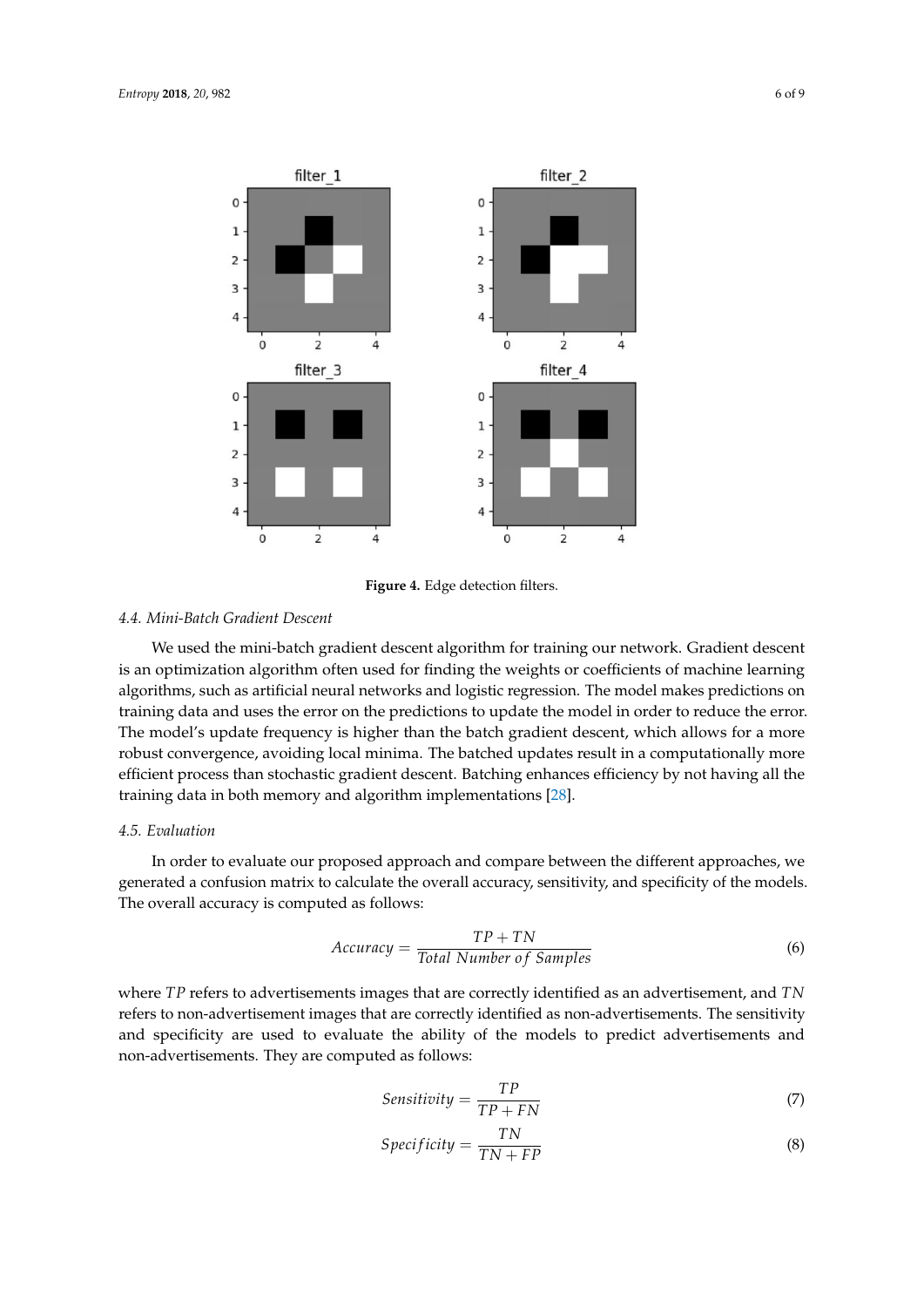where *FN* refers to advertisement images that were identified as non-advertisement images, while *FP* refers to non-advertisement images that were identified as advertisement images. In order to validate our results, we performed *k*-fold cross-validation, where  $k = 4$ .

#### <span id="page-6-0"></span>**5. Results**

As shown in Table [3,](#page-6-1) our proposed approach outperforms all other approaches in terms of overall accuracy. This shows that the proposed approach is capable of classifying images into advertisements and non-advertisements. It achieves an accuracy of 78%. However, for classifying advertisements, it achieves a sensitivity of 57%, and, for classifying non-advertisements, it achieves a specificity of 87%. This shows that our approach performs better in predicting non-advertisement images.

<span id="page-6-4"></span>Tables [4](#page-6-2) and [5](#page-6-3) compare the sensitivity and specificity of our model with those of the other algorithms. Confusion matrices for all the algorithms are shown in Figure [5.](#page-6-4)



<span id="page-6-1"></span>

|  | <b>Table 3.</b> Experiment results. |  |
|--|-------------------------------------|--|
|--|-------------------------------------|--|

| Algorithm                | Accuracy |
|--------------------------|----------|
| Our approach             | 78%      |
| Multilayer Perceptron    | 74%      |
| Random Forest Classifier | 67%      |
| Support Vector Machine   | 29%      |

#### **Table 4.** Sensitivity.

<span id="page-6-2"></span>

| Algorithm                | Sensitivity |
|--------------------------|-------------|
| Our approach             | 57%         |
| Multilayer Perceptron    | 93%         |
| Random Forest Classifier | 67%         |
| Support Vector Machine   | $0\%$       |

#### **Table 5.** Specificity.

<span id="page-6-3"></span>

| Algorithm                | Specificity |
|--------------------------|-------------|
| Our approach             | 87%         |
| Multilayer Perceptron    | 29%         |
| Random Forest Classifier | 68%         |
| Support Vector Machine   | 100%        |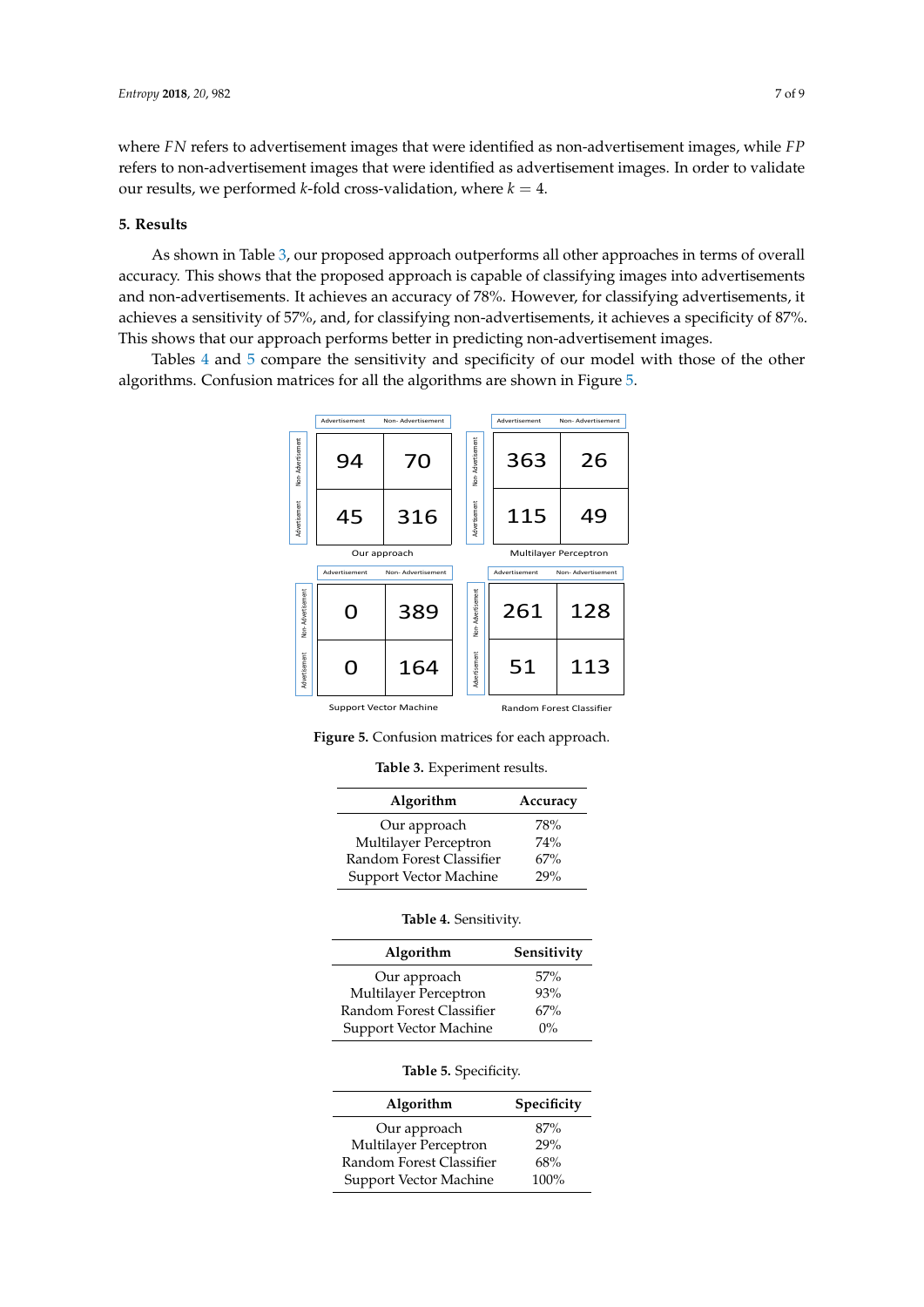#### <span id="page-7-13"></span>**6. Conclusions and Future Work**

In this research, we detected advertisements from multiple magazines. We employed a convolutional neural network to extract meaningful features from the scanned images. We tested our approach on a large dataset, which contains 3885 images from different magazines. The results show that our approach is feasible for detecting advertisements, and it also outperforms other classifiers in terms of accuracy. In the future, we will investigate different features of magazine advertisements, such as semantics, and work with different filters. Our future goals include classifying images as advertisements and non-advertisements and then classifying those identified as advertisements even further by source (such as magazine advertisements, newspaper advertisements, etc.). We also aim to determine the content of advertisements and categorize them by industry (such as food, tourism, automobiles, etc.). This would make our model's output include more than two classes. To achieve this, we will construct the architecture for our convolutional neural network, which includes factors such as the number of convolutional and max-pooling layers, the arrangement of convolutional and max-pooling layers, the number of hidden layers, and the number of neurons in each hidden layer for the fully connected layer.

**Author Contributions:** K.A., M.K. and J.L. conceived and designed the experiments. K.A. wrote the draft. M.K. implemented the approach and collected the data. F.A. revised the paper. All authors approved the submission and thank the effort of editors.

**Funding:** This research received no external funding.

**Conflicts of Interest:** The authors declare no conflict of interest.

# **References**

- <span id="page-7-0"></span>1. Heidemann, J.; Klier, M.; Probst, F. Online social networks: A survey of a global phenomenon. *Comput. Netw.* **2012**, *56*, 3866–3878. [\[CrossRef\]](http://dx.doi.org/10.1016/j.comnet.2012.08.009)
- <span id="page-7-1"></span>2. Razavian, A.S.; Azizpour, H.; Sullivan, J.; Carlsson, S. CNN features off-the-shelf: An astounding baseline for recognition. In Proceedings of the 2014 IEEE Conference on Computer Vision and Pattern Recognition Workshops (CVPRW), Columbus, OH, USA, 24–27 June 2014; pp. 512–519.
- <span id="page-7-2"></span>3. Wang, J.; Yang, Y.; Mao, J.; Huang, Z.; Huang, C.; Xu, W. Cnn-rnn: A unified framework for multi-label image classification. In Proceedings of the 2016 IEEE Conference on Computer Vision and Pattern Recognition (CVPR), Las Vegas, NV, USA, 27–30 June 2016; pp. 2285–2294.
- <span id="page-7-3"></span>4. Wo´zniak, M.; Połap, D. Object detection and recognition via clustered features. *Neurocomputing* **2018**, *320*, 76–84. [\[CrossRef\]](http://dx.doi.org/10.1016/j.neucom.2018.09.003)
- <span id="page-7-4"></span>5. Faust, O.; Hagiwara, Y.; Hong, T.J.; Lih, O.S.; Acharya, U.R. Deep learning for healthcare applications based on physiological signals: A review. *Comput. Methods Programs Biomed.* **2018**. [\[CrossRef\]](http://dx.doi.org/10.1016/j.cmpb.2018.04.005) [\[PubMed\]](http://www.ncbi.nlm.nih.gov/pubmed/29852952)
- <span id="page-7-5"></span>6. Połap, D.; Woźniak, M.; Wei, W.; Damaševičius, R. Multi-threaded learning control mechanism for neural networks. *Future Gener. Comput. Syst.* **2018**, *87*, 16–34. [\[CrossRef\]](http://dx.doi.org/10.1016/j.future.2018.04.050)
- <span id="page-7-6"></span>7. Połap, D.; Winnicka, A.; Serwata, K.; Kęsik, K.; Woźniak, M. An Intelligent System for Monitoring Skin Diseases. *Sensors* **2018**, *18*, 2552. [\[CrossRef\]](http://dx.doi.org/10.3390/s18082552) [\[PubMed\]](http://www.ncbi.nlm.nih.gov/pubmed/30081540)
- <span id="page-7-7"></span>8. Lore, K.G.; Stoecklein, D.; Davies, M.; Ganapathysubramanian, B.; Sarkar, S. A deep learning framework for causal shape transformation. *Neural Netw.* **2018**, *98*, 305–317. [\[CrossRef\]](http://dx.doi.org/10.1016/j.neunet.2017.12.003) [\[PubMed\]](http://www.ncbi.nlm.nih.gov/pubmed/29301111)
- <span id="page-7-8"></span>9. Qiao, J.; Wang, G.; Li, W.; Chen, M. An adaptive deep Q-learning strategy for handwritten digit recognition. *Neural Netw.* **2018**. [\[CrossRef\]](http://dx.doi.org/10.1016/j.neunet.2018.02.010) [\[PubMed\]](http://www.ncbi.nlm.nih.gov/pubmed/29735249)
- <span id="page-7-9"></span>10. Bazrafkan, S.; Thavalengal, S.; Corcoran, P. An end to end Deep Neural Network for iris segmentation in unconstrained scenarios. *Neural Netw.* **2018**, *106*, 79–95. [\[CrossRef\]](http://dx.doi.org/10.1016/j.neunet.2018.06.011) [\[PubMed\]](http://www.ncbi.nlm.nih.gov/pubmed/30041104)
- <span id="page-7-10"></span>11. Petersen, P.; Voigtlaender, F. Optimal approximation of piecewise smooth functions using deep ReLU neural networks. *Neural Netw.* **2018**, *108*, 296–330. [\[CrossRef\]](http://dx.doi.org/10.1016/j.neunet.2018.08.019) [\[PubMed\]](http://www.ncbi.nlm.nih.gov/pubmed/30245431)
- <span id="page-7-11"></span>12. Basu, S.; Mukhopadhyay, S.; Karki, M.; DiBiano, R.; Ganguly, S.; Nemani, R.; Gayaka, S. Deep neural networks for texture classification—A theoretical analysis. *Neural Netw.* **2018**, *97*, 173–182. [\[CrossRef\]](http://dx.doi.org/10.1016/j.neunet.2017.10.001) [\[PubMed\]](http://www.ncbi.nlm.nih.gov/pubmed/29126070)
- <span id="page-7-12"></span>13. Kim, Y. Convolutional Neural Networks for Sentence Classification. *arXiv* **2014**, arXiv:1408.5882.